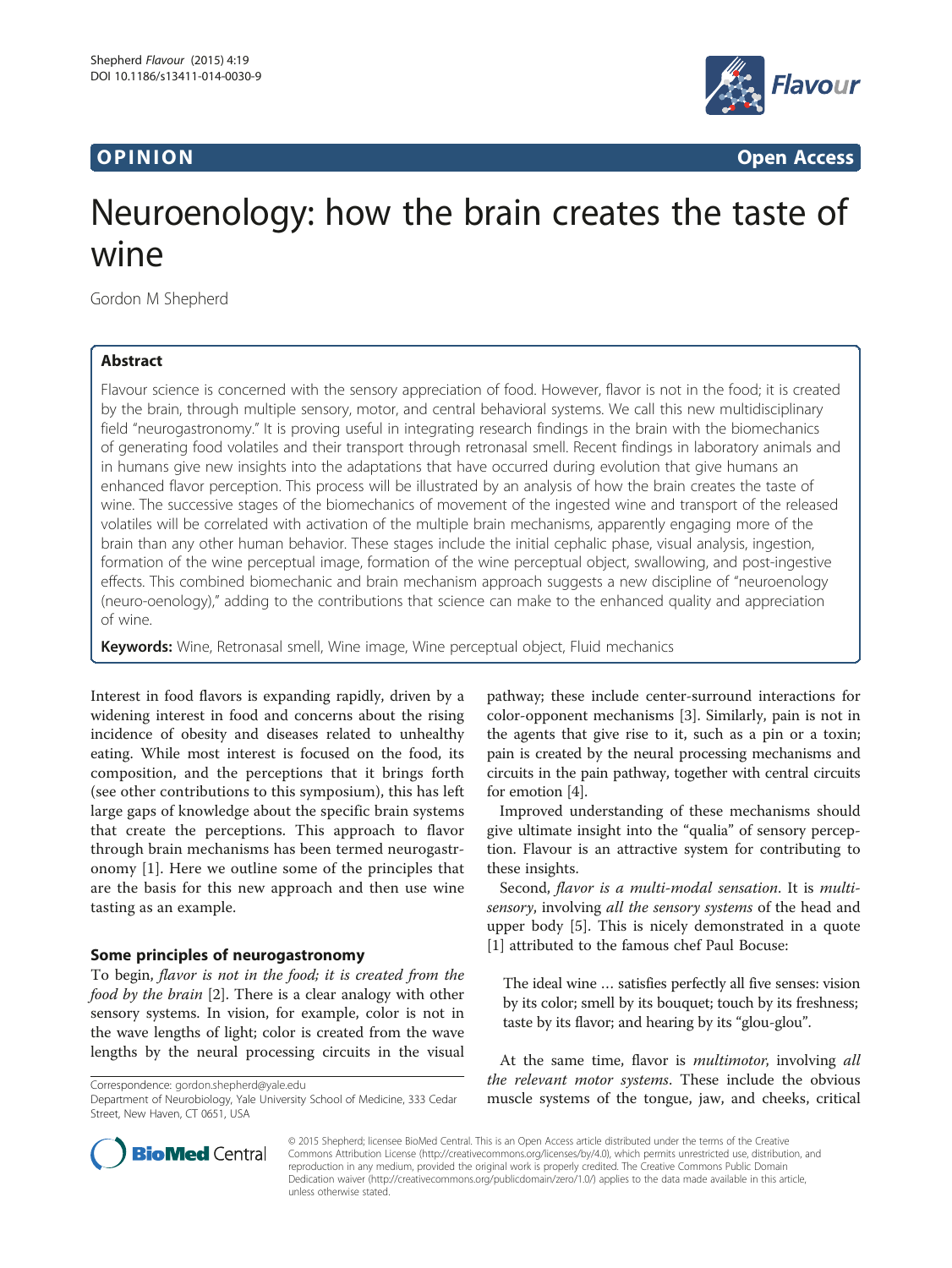for manipulating the food and drink in the mouth [\[6](#page-4-0)]. Recent research suggests that the movements of the tongue in manipulating food in the mouth are more complex than the movements used in creating the sounds of speech [[7\]](#page-4-0). The motor systems also include those of the neck involved in swallowing, plus those in each sensory system (inner ear, eye muscles), plus the diaphragm and chest and pelvic muscles involved in breathing. They also include the glands for producing saliva for solubilizing and initiating digestion the food in the mouth. Flavor is therefore special in being always an active sense, with motor systems essential to activating the sensory pathways and central brain systems.

Third, much of flavor is due to retronasal smell, that is, smell that occurs when we are breathing out, to carry the volatiles from the mouth to the nasal cavity. This can truly be called our unknown sense. It was early recognized [\[8\]](#page-4-0) that smell is a dual sense, reflecting the fact that odor stimuli can be delivered by both orthonasal (sniffing in) and retronasal (breathing out) routes. Most of what we know about smell, both in humans and laboratory animals, comes from studies of orthonasal smell. Research on retronasal smell is relatively recent [[9-11\]](#page-4-0).

There is evidence going back to Victor Negus [[12](#page-4-0)] that most mammals have a relatively long palate and nasopharynx for retronasal smell, in contrast to humans who have a relatively short palate that places the back of the mouth, where volatiles from the mouth are produced, relatively close to the nasal cavity for sensing by smell. Humans therefore appear to be adapted for retronasal smell and flavor.

Fourth, we are normally entirely unconscious of the retronasal contribution to flavor. The touch of the food in the mouth and the conscious sensations of the basic tastes emanating from the tongue "capture" our awareness of the food and refer all other sensations, including retronasal smell, to the mouth [\[2](#page-4-0)]. Flavor therefore has the quality of an illusion. This makes flavor vulnerable to many influences, as is well recognized by food producers in formulating and promoting their foods. Food producers spend millions on research to use the sensory illusions to influence our choices of food, in our homes as well as in the supermarket and the school cafeteria [[13\]](#page-4-0). We therefore need a better understanding of retronasal smell in order to develop public policies based on better understanding of brain mechanisms that can lead to eating healthier food.

Fifth, as already indicated, we must keep in mind the underlying principle that "Nothing in biology makes sense except in the light of evolution" [\[14\]](#page-4-0). This is essential in understanding how flavor perception and its associated sensory, motor, and central behavioral systems have been built into humans over the past million years and are the basis for current eating habits. Wrangham has hypothesized that the control of fire by early humans enabled them to invent cooking, which increased the energy in food, thus enabling the larger brains of Homo sapiens [[15](#page-4-0)]. Cooking would obviously have also enhanced the flavors of the food. From this perspective, retronasal smell and flavor may thus have played a central role in how we became human. The adaptations of the human head for playing this role have been discussed in detail by Lieberman [[7\]](#page-4-0).

# A new vision for flavor science

It is obvious from the range of these principles that brain mechanisms in flavor perception have far reaching ramifications in modern society. It has been argued that this requires a much enlarged framework for understanding flavor. As discussed in a recent conference [\[16\]](#page-4-0), this new all-embracing vision for a science of food and its flavors begins with the principle cited that biology makes sense only in the light of evolution. A corollary for the neuroscientist is "Nothing in the brain makes sense except in the light of behavior". The multiple neural mechanisms involved in producing flavor include sensory, motor, cognitive, emotional, language, pre- and post-ingestive, hormonal, and metabolic. It can be claimed that more brain systems are engaged in producing flavor perceptions than in any other human behavior. These mechanisms are in play from conception through old age. Understanding them requires research on both humans and laboratory animals. In addition to insights into normal function, this research is needed for dealing with clinical disorders, ranging from obesity to Parkinson's, and including dental medicine. Food producers carry out their own research on the brain mechanisms to draw consumers to products with attractive flavors but in too many cases with unhealthy consequences; the public needs to be as well informed about the brain mechanisms so that together more healthy foods can be produced and consumed. Food activists play roles in pressing for sustainable diets, anti-poverty policies, responsible agriculture; and preventing the consequences of climate change. Finally, new initiatives in flavor research are urgently needed with funding for broad attacks that will benefit nutrition and public health.

## Mechanisms for flavor images and flavor biomechanics

In order to understand the multisensory integration that underlies flavor perception, we need to begin with how the brain represents the sensory world. Most sensory systems use neural space to represent their stimuli. This is most obvious in the somatosensory system, where the body surface is represented across a strip of cortex as a "homunculus". It is also obvious in vision, where the external visual field is represented by the visual field in the primary visual cortex. Less obvious is the auditory system.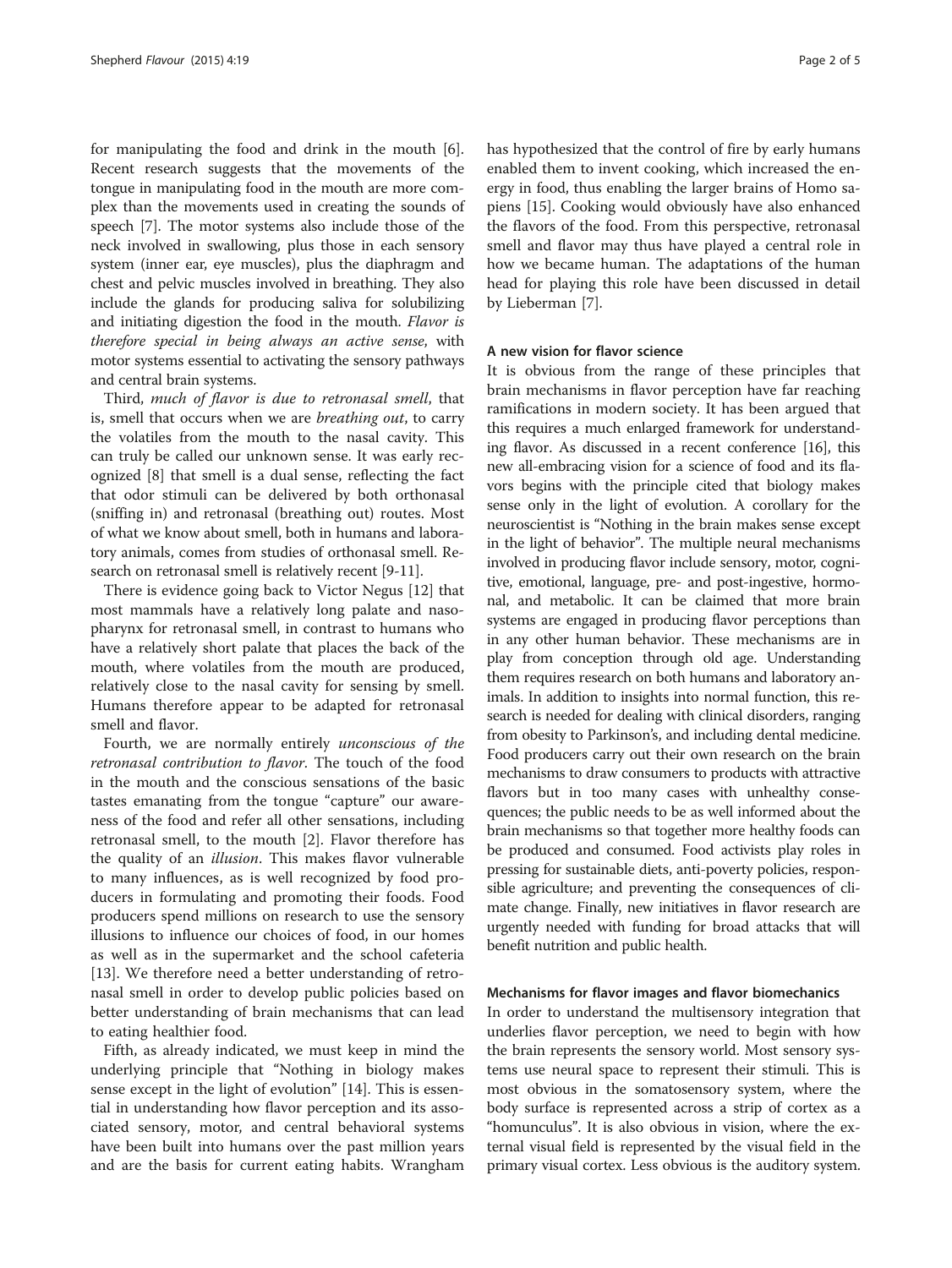How is sound frequency, which has no spatial property, represented in the brain? Research has shown that frequency is represented by a frequency map laid out across primary auditory cortex. The map is a simple progression of frequency for the cat, but a much more elaborate progression for the bat which has an enlarged area for the frequency it uses for locating prey [\[17\]](#page-4-0).

Olfactory stimuli, in the form of different molecules, also have no spatial property. What are the neural mechanisms by which the information carried in an odor molecule is represented in the brain? In rodents, it was early established that stimulation with a given type of odor molecule elicits a pattern of activity in the glomerular layer of the olfactory bulb [\[18\]](#page-4-0). We called these "odor maps"; they are also called odor images or "smell images". A critical finding was that although the patterns for different odors are extensive and overlapping, they are different for different molecules [[19](#page-4-0)], even if they differ by only a single carbon atom and its two hydrogens [[20](#page-4-0)]. Further behavioral experiments have shown that rodents can easily distinguish these fine differences [\[21\]](#page-4-0), a sensitivity far greater than that for antibody-antigen recognition in the immune system.

Breakthrough experiments identified the odor receptor molecules [[22](#page-4-0)] and showed that subsets of receptor cells expressing the same receptor gene project to differing sites in the glomerular layer, thus supporting the concept that space plays a role in encoding odor molecules. We are constructing computational models in three dimensions to gain further insight into how these images are formed within the olfactory bulb [[23](#page-4-0)]. Further processing transforms the odor images in the olfactory bulb, representing the information in the odor molecules, to "odor objects" in the olfactory cortex, which are in a form that can be integrated by the brain into odor perception [\[24\]](#page-4-0).

These results have been revealed by experiments using orthonasal smell. This scheme is believed in general to apply to the neural processing mechanisms in retronasal smell. However, the dramatic difference is that when retronasal smell is activated by volatiles released from the back of the mouth during exhalation, all the associated systems involved in flavor perception are also activated. The question then arises: How is this array of systems coordinated? The mechanisms of activation are presently little understood, beyond what has already been mentioned about the complex movements of the tongue and the equally complex mechanisms of swallowing, coordinated with respiration.

Activation of the multimodal systems of flavor can be seen to be tightly linked to the movement of the food and drink through the mouth together with the movements of muscles and air during respiration. We can call these motor events the *biomechanics of flavor*. The biomechanics of the movement of air past the back of the mouth involves more specifically a subset of engineering problems that fall under the category of dynamic fluid mechanics. This

approach has revealed complex flow patterns of air through the nasal cavity during orthonasal [\[25-27\]](#page-4-0) smell. The challenge now is to do the same for the flow patterns of air through the oro- and nasopharynx during retronasal smell.

# Neuroenology (neuro-oenology): from biomechanics to the taste of wine

Building on the principles discussed above, let us use wine tasting as a specific example.

Hundreds of books have been written about wine tasting [\[28,29\]](#page-4-0). Most focus on the grapes, the vintages, and the techniques of tasting. Most include comments on the roles that the different senses play but few on recent studies of their pathways and mechanisms in the brain.

Here we wish to contribute to building a science of wine tasting by approaching the wine from the perspective of the brain. For this, we need to unite the biomechanics of movement of wine through the mouth and the movement of air through the oro- and nasopharynx into the nasal cavity, with the activation of, and control by, the multimodal brain systems. Recently, at a symposium on wine, I drew together these aspects to use wine tasting as an example of neurogastronomy and will use it here to suggest some principles that may be called neuroenology (or neuro-oenology in British spelling).

We start with the key role proposed for retronasal smell. What is the proof that the retronasal pathway is open during tasting of the wine? Fluoroscopic observation has been made of the head and neck during ingestion of liquid; an example is available on YouTube ([https://www.youtube.](https://www.youtube.com/watch?v=umnnA50IDIY29) [com/watch?v=umnnA50IDIY29](https://www.youtube.com/watch?v=umnnA50IDIY29)). As can be seen, the nasopharynx is clearly open with the fluid in the mouth and closes when swallowing. This can be easily confirmed by personal experience; with wine in the mouth, breathing in and out occurs while sensing of the taste of the wine occurs, which is shut off when swallowing.

We are currently carrying out a quantitative analysis of this process, involving the biomechanics of wine in the mouth and fluid dynamics of the volatiles in the airway, which is still at an early stage. However, at this point, it is possible to suggest the main steps at the core of the wine tasting experience.

An animation was shown at the meeting to illustrate these events. Table [1](#page-3-0) summarizes the most important steps.

The first step (cephalic phase) occurs entirely in the head, consisting of the accumulated experience of the taster with wine in general and anticipation of this wine or wine tasting in particular. The expected flavor of the wine is thus due entirely to vision and to the imagination. The wine is then poured and *preliminary analysis* carried out of it in the glass. Closer visual inspection strongly influences the expected flavor ("We eat first with our eyes" [\[30\]](#page-4-0)). The aroma (bouquet) is the first encounter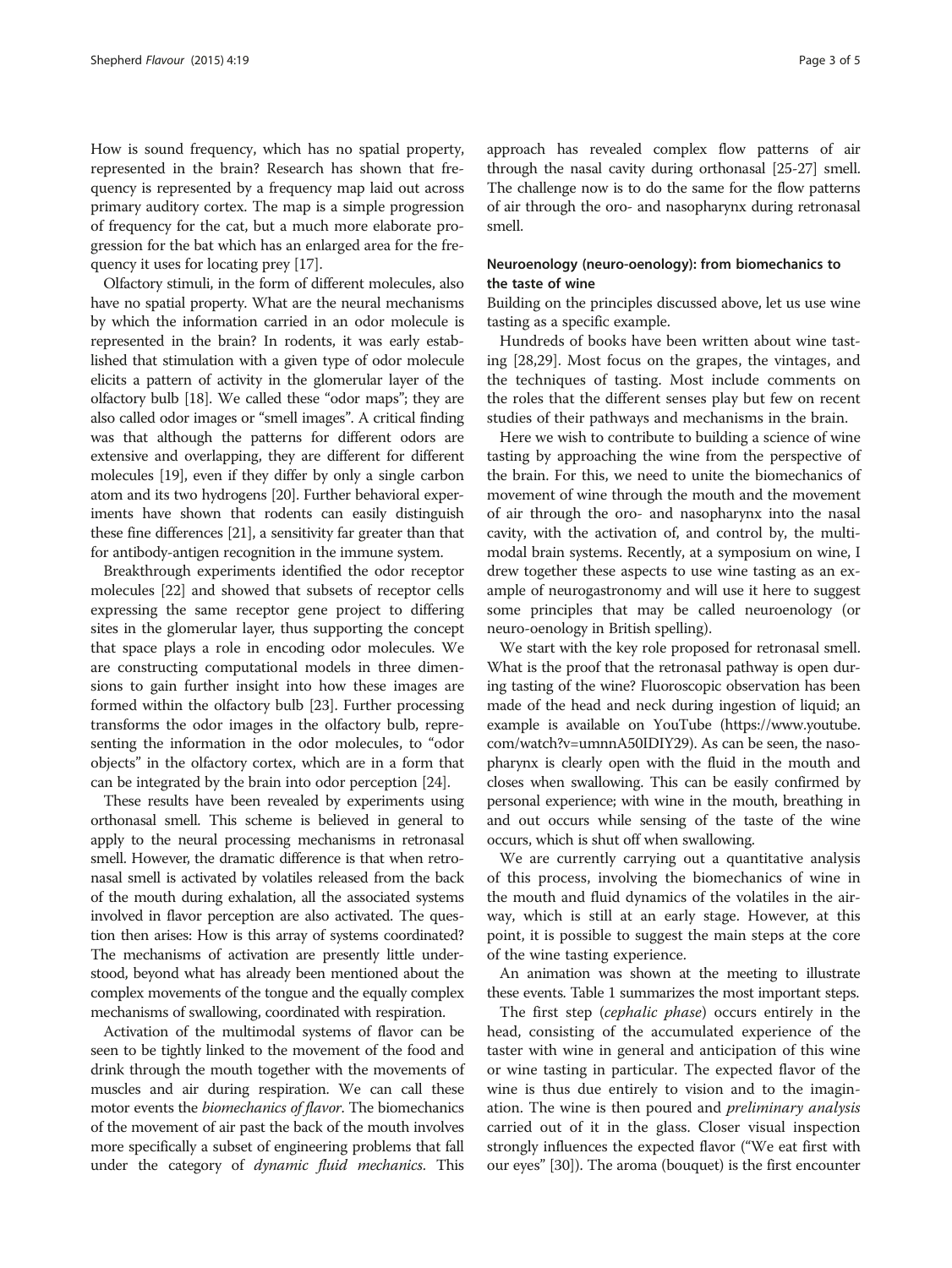<span id="page-3-0"></span>Table 1 Brain and biomechanics stages in wine tasting

| <b>Brain systems</b>              | <b>Biomechanics</b>                  |
|-----------------------------------|--------------------------------------|
| Cephalic phase (vision)           |                                      |
| Preliminary analysis (vision)     | Orthonasal smell                     |
| Ingestion                         | Tongue, exhalation, retronasal smell |
| Initial analysis                  | Tonque, exhalation, retronasal smell |
| Forming the wine perceptual image | Tonque, exhalation, retronasal smell |
| Forming the wine flavor object    | Tongue, exhalation, retronasal smell |
| Swallowing                        | Automatic motor action               |
| Post-swallowing                   | Exhalation, retronasal smell         |

with the olfactory sense, due to orthonasal smell acting together with vision.

With ingestion, the wine is placed carefully in the mouth for maximum exposure to the senses. Initial analysis occurs by each of the major internal senses: touch and mouth-feel, taste, retronasal smell, and hearing. Touch is critical in locating the wine in the mouth; as with food, it fools the brain into assuming that all the "taste" of the wine comes from the mouth. The motor systems for saliva and muscle movement of the tongue, cheek, and jaw are activated. Thus, like food, wine taste is also an active perception. Each sense initially forms its own sensory image.

Simultaneous activation of the multiple sensory systems spreads from the primary to the surrounding association areas. Their common action begins to form what can be called the *wine perceptual image*. This combined image is conscious, except that it contains the illusion that its olfactory part is coming from the

mouth and is part of "taste". Experienced tasters enhance the taste by breathing in through the lips to aerate the wine in the mouth, although the effect does not reach the nose until breathing out through the nasopharynx. The taste is also enhanced by expert movements of the tongue to move the wine completely over all the taste buds of the tongue and pharynx. As mentioned, these movements are more complex than the tongue movements in forming speech. The movements also mix the wine with the saliva. Working against these mechanisms for enhancement is sensory adaptation, which occurs at all levels of the sensory pathways, from the receptors and their second messenger systems to the successive synaptic relays on the way to the cortex.

As processing in the sensory pathways continues, the images which were formed to represent the external sensory stimuli are transformed into central representations of the entire flavor object, i.e., in this case, the wine flavor object. That is, the images in the languages of the senses are transformed into objects in the language of the brain. In addition to the sensory pathways for discrimination, central behavioral systems are engaged, also in the language of the brain. Memory systems mediate recognition. Emotion systems mediate feelings. Dopamine systems mediate reward. Motivation systems calculate continuance of drinking. And most important for humans, language systems enable categorization that can be formulated by ourselves and communicated to others. Retronasal smell continues to flood the olfactory receptors with volatiles from the wine in the mouth. This maximum activation of flavor systems is depicted in Figure 1.